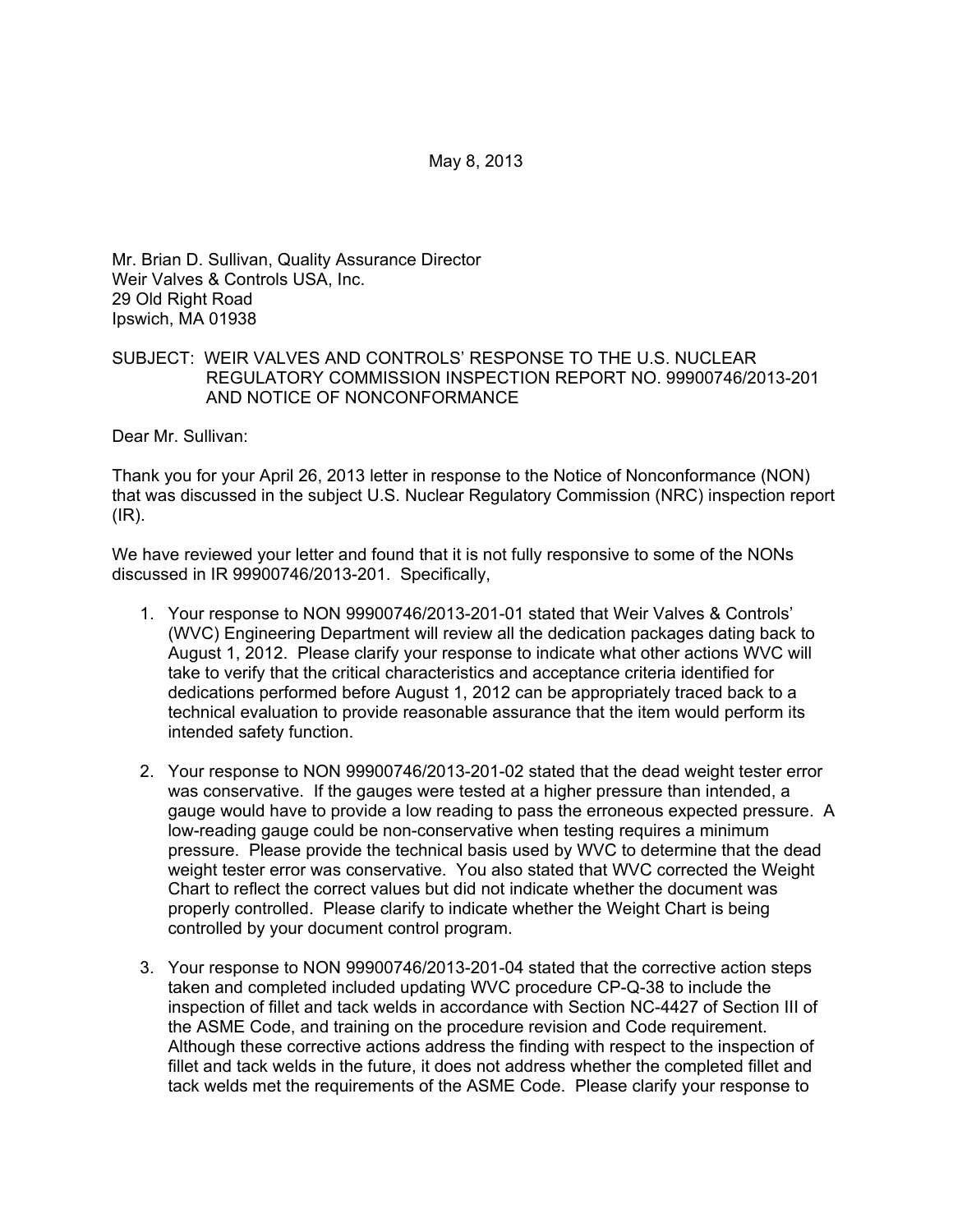#### B. Sullivan - 2 -

indicate what other actions WVC will take to verify that the completed fillet and tack welds met the requirements of Section NC-4427 of the ASME Code.

- 4. Your response to NON 99900746/2013-201-06 states, in part, that "CAR [Corrective Action Request] 13-51 was issued to address the fact [that] C of C's [Certificates of Conformance] from a supplier did not address all of the certifying requirements. While WVC issued CAR 09-01 and closed this CAR, the NRC requested that a larger extent of condition review be performed which was agreed to by WVC. No evidence of this extent of condition review could be found at the time of the 2013 inspection." Please clarify your response to indicate whether WVC has performed an extent of condition to verify if others C of C's were inadequately verified by WVC receipt inspectors. In addition, please clarify the corrective steps that have been taken and the results achieved; the corrective steps that will be taken to avoid further noncompliance; and (4) the date when the corrective action will be completed.
- 5. Your response to NON 99900746/2013-201-06 stated that an extent of condition review was performed for open orders but the extent of condition did not include the root of the issue which was Kalsi Engineering. Please clarify your response to indicate whether the extent of condition will include all closed/shipped orders that used Kalsi Engineering.

In accordance with Title 10 of the *Code of Federal Regulation* (10 CFR) 2.390 "Public Inspections, Exemptions, Requests for Withholding," of the NRC's "Rules of Practice, "a copy of this letter, its enclosure(s), and your response will be made available electronically for public inspection in the NRC Public Document Room or from the NRC's Agencywide Documents Access and Management System, accessible from the NRC Web site at http://www.nrc.gov/reading-rm/adams.html. To the extent possible, your response should not include any personal privacy, proprietary, or safeguards information so that it can be made available to the Public without redaction. If personal privacy or proprietary information is necessary to provide an acceptable response, then please provide a bracketed copy of your response that identifies the information that should be protected and a redacted copy of your response that deletes such information. If you request that such material is withheld from public disclosure, you must specifically identify the portions of your response that you seek to have withheld and provide in detail the bases for your claim (e.g., explain why the disclosure of information will create an unwarranted invasion of personal privacy or provide the information required by 10 CFR 2.390(b) to support a request for withholding confidential commercial or financial information). If safeguards information is necessary to provide an acceptable response, please provide the level of protection described in 10 CFR 73.21 "Protection of Safeguards Information: Performance Requirements."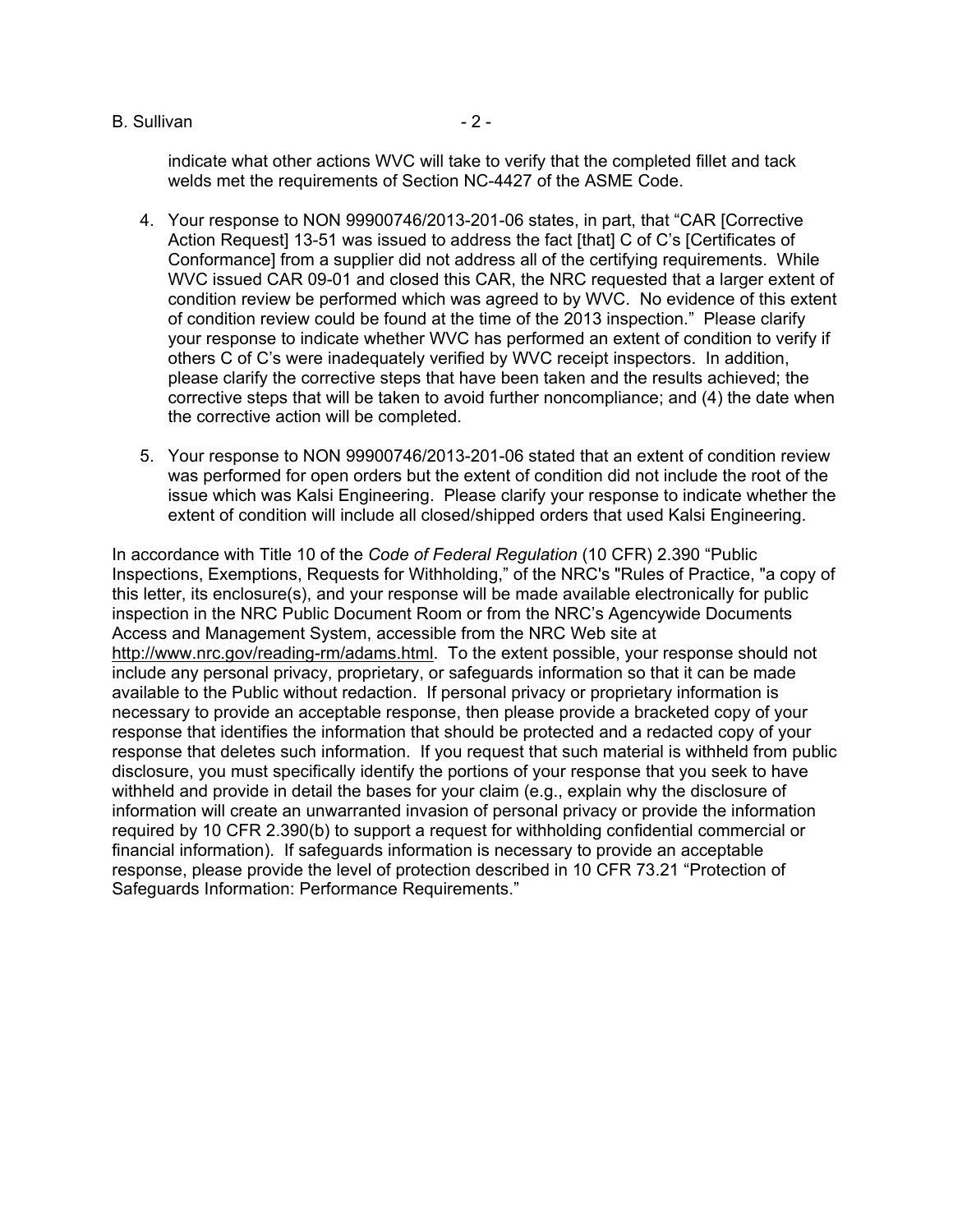B. Sullivan - 3 - 3 -

Please contact Mr. Yamir Diaz-Castillo at (301) 415-2228 or via electronic mail at Yamir.Diaz-Castillo@nrc.gov, if you have any questions or need assistance regarding this matter.

Sincerely,

## **/RA/**

Edward H. Roach, Chief Mechanical Vendor Branch Division of Construction Inspection and Operational Programs Office of New Reactors

Docket No.: 99900746